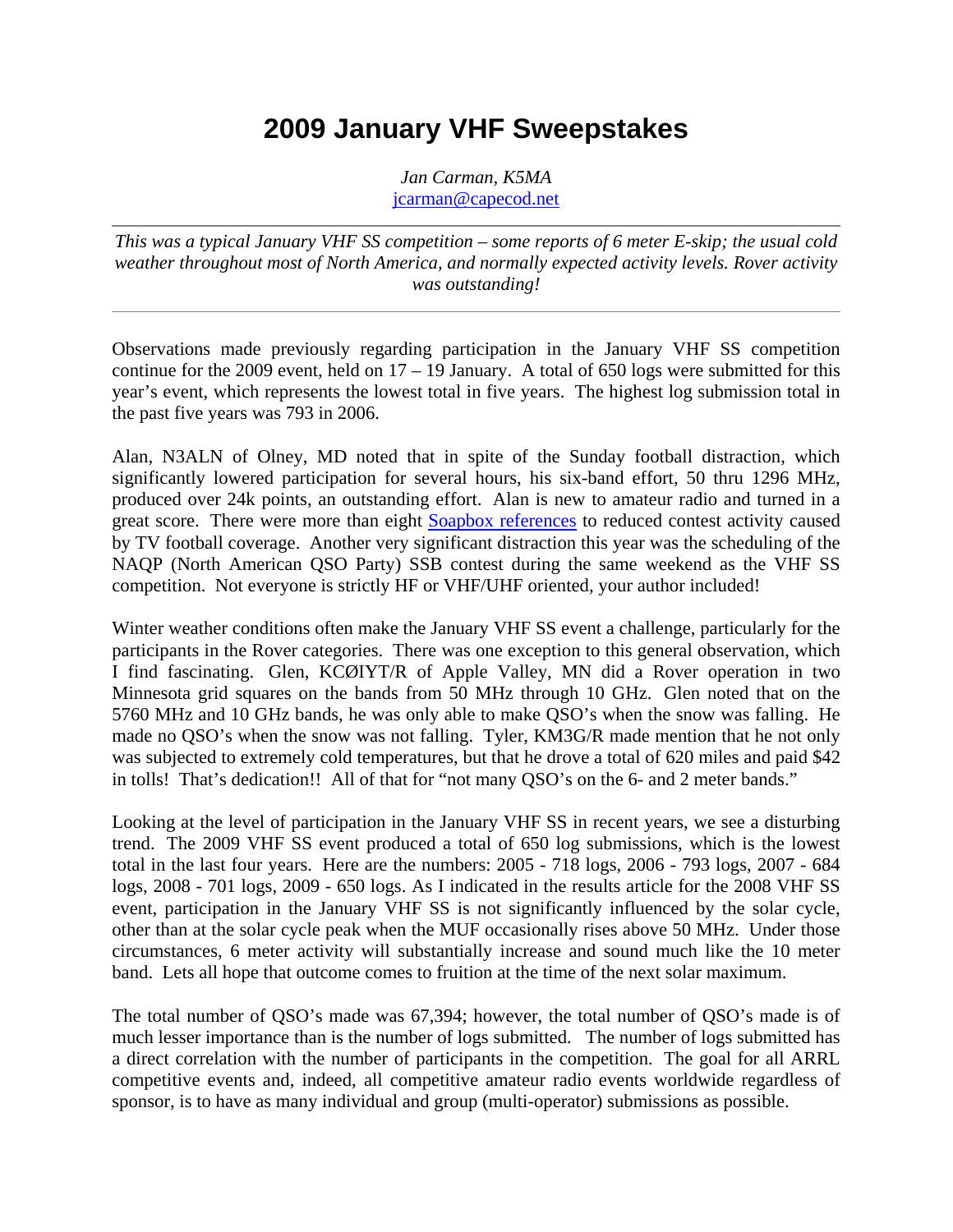

**Christopher Palm, KC9JTL, and dad David, W9HQ, entered their first-ever VHF contest. Despite a few visits from Murphy, they earned fifth place Limited Multioperator honors in the Central Division, and had a lot of fun. Look for them in the June VHF QSO Party. (Photo credit - David W9HQ)** 



**Figure 1 - Map showing the Sunday morning 6 meter sporadic-E (Es) opening. Es contacts are in red and the Es cloud can clearly be seen to be located over FN03. NØJK's meteor-scatter QSO with W9RM is shown in green. (Map by Jon Jones, NØJK)** 

A high number of log submissions indicate a healthy environment for building more interest in amateur radio contesting. The number of QSO's made is much more a function of radio conditions. For instance, at the peak of the solar cycle, it is possible that the 6 meter band will be open for worldwide communications, much like the 10 meter band. At that time, VHF competitions which include the 50 MHz band will have much higher score totals than they do now (2009) at a very broad bottom of the solar cycle.

#### **Propagation**

Propagation conditions for the 2009 event seem almost identical to the conditions in January of 2008, judging from the comments of the participants as well as my own observations. Other than the few sporadic-E events that occurred, almost all contacts were made by either ground wave or tropo-scatter.

The sporadic-E openings reported were generally brief in duration. Graham, KE4WBO/R of Jupiter, FL running a Rover operation from Florida grid EL96 heard an E-skip burst from N3DB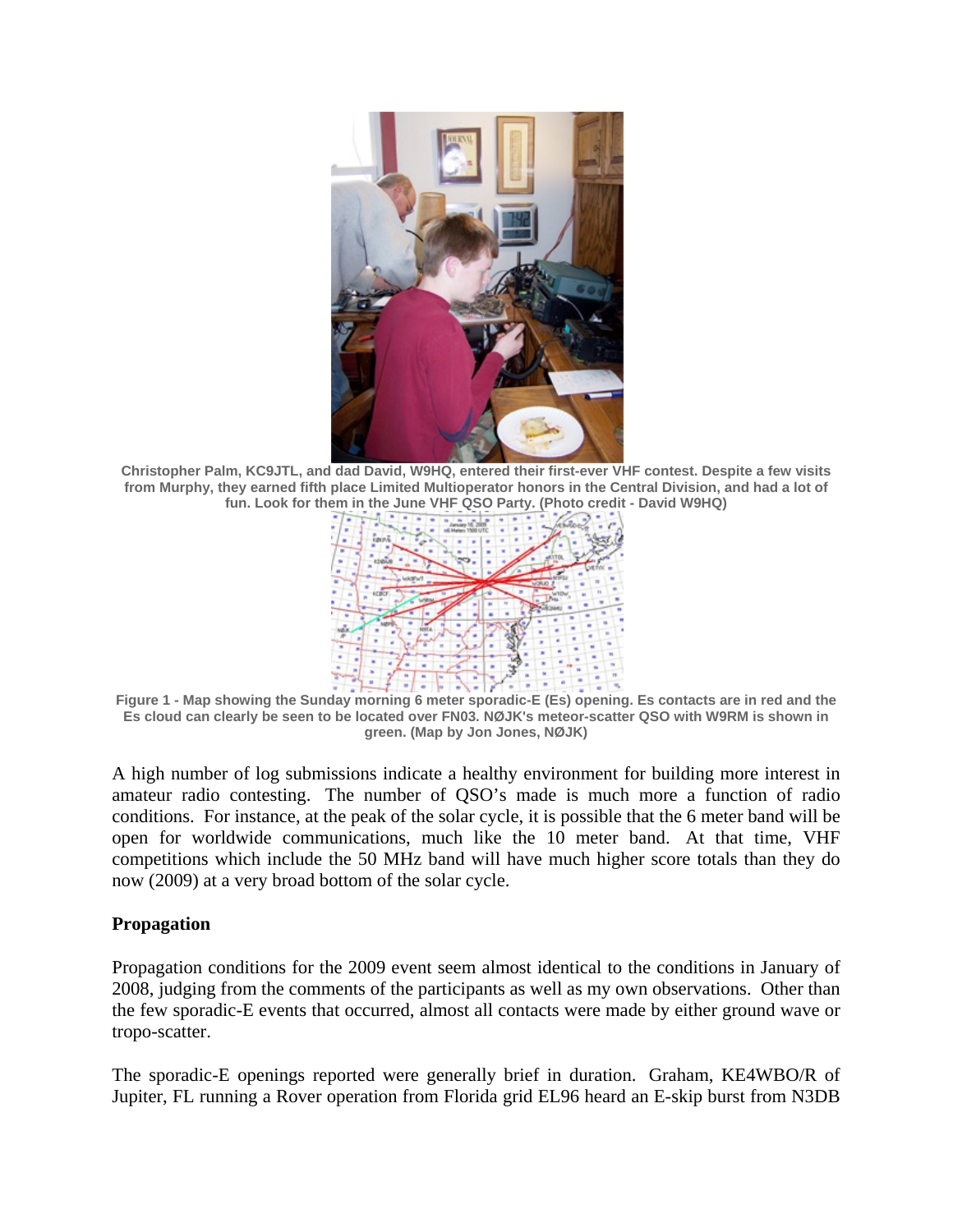(Shadyside, MD) for a brief, five-minute period before he faded away. Paul, K1TOL of Turner, ME indicated that he worked as far west as NØPB in EM39. He also worked Chris, KC9JTL of Westby, WI. This sporadic-E cloud faded a few grids east of EM18. Jon, NØJK in Wichita, KS reported working W9RM in EN52 on 6 meter SSB Sunday morning via meteor scatter. Jon created a map of the brief 6 meter opening (see **Fig 1**) centered approximately on the Pennsylvania-Ohio border in FN03.

The bottom line for this year's event is that the vast majority of all contacts were made by troposcatter, generally out to distances of approximately 400 to possibly 500 miles depending on terrain advantages and tropo conditions.

#### **The National Scene**

In the previous five years, the 2009 event has the lowest number of log submissions by a wide margin. The NAQP event held on the same weekend, as noted above is a significant negative factor. There are many VHF/UHF and microwave enthusiasts who are also avid HF contesters and DXers (your author included). I believe that holding two major contests on the same weekend, one on the HF bands and the other on the VHF and above bands makes no sense. Those of us who are active on both HF and VHF/UHF must make a choice between the two. The better solution is NEVER to have two major competitions on the same weekend.

#### **Single-Operator**

Bob, K2DRH from Albany, IL retains his top position again this year in the Single Operator, Low Power category with a score of 159,305 points, just slightly lower than his top score last year. Bob lead the multiplier category with the top spot on the 50, 144, 222, 432, 902 and 1296 MHz bands. Bob was also the QSO leader on the 50 MHz band. Fred, N1DPM of Feeding Hills, MA took second place with 111,339 points, about 23k points better than his score last year. The third-place position goes to Phil, WA3NUF of Warminster, PA with 99,591 points, down substantially from his second-place finish last year with 158k points. The fourth-place position goes to Roger, W3SZ, of Reading, PA with 54,834 points, less than half the score he produced last year. Dale, AF1T, of Henniker, NH took the fifth-place position with 51,450 points, down from his 63k point effort in 2008. Finishing out the Top Ten Single Operator, Low Power spots are WB2SIH, KC9BQA, WA3QPX, W3PAW and N3RG. The likely reason why most of the Top Ten scores are down from last year is the lack of sporadic-E openings this year. You tend to run out of stations to work if you are limited to ground wave and tropo-scatter propagation modes.

With only a few exceptions, the Top Ten Single Operator, High Power category entrants did better than their Low Power counterparts this time around. I guess if you shout louder, you are heard better – particularly when propagation conditions are poor! Leading the Top Ten High Power category this year is Jeff, K1TEO of Trumbull, CT with a score of 431,100 points, soundly beating his 354k point score from last year. This result is amazing when you consider the extremely poor conditions this year with very few long-range openings. The second-place High Power position goes to Phil, K3TUF in Ephrata, PA with a score of 232,101 points, down only slightly from his 2008 third-place score. The third-place position goes to Dave, K1RZ of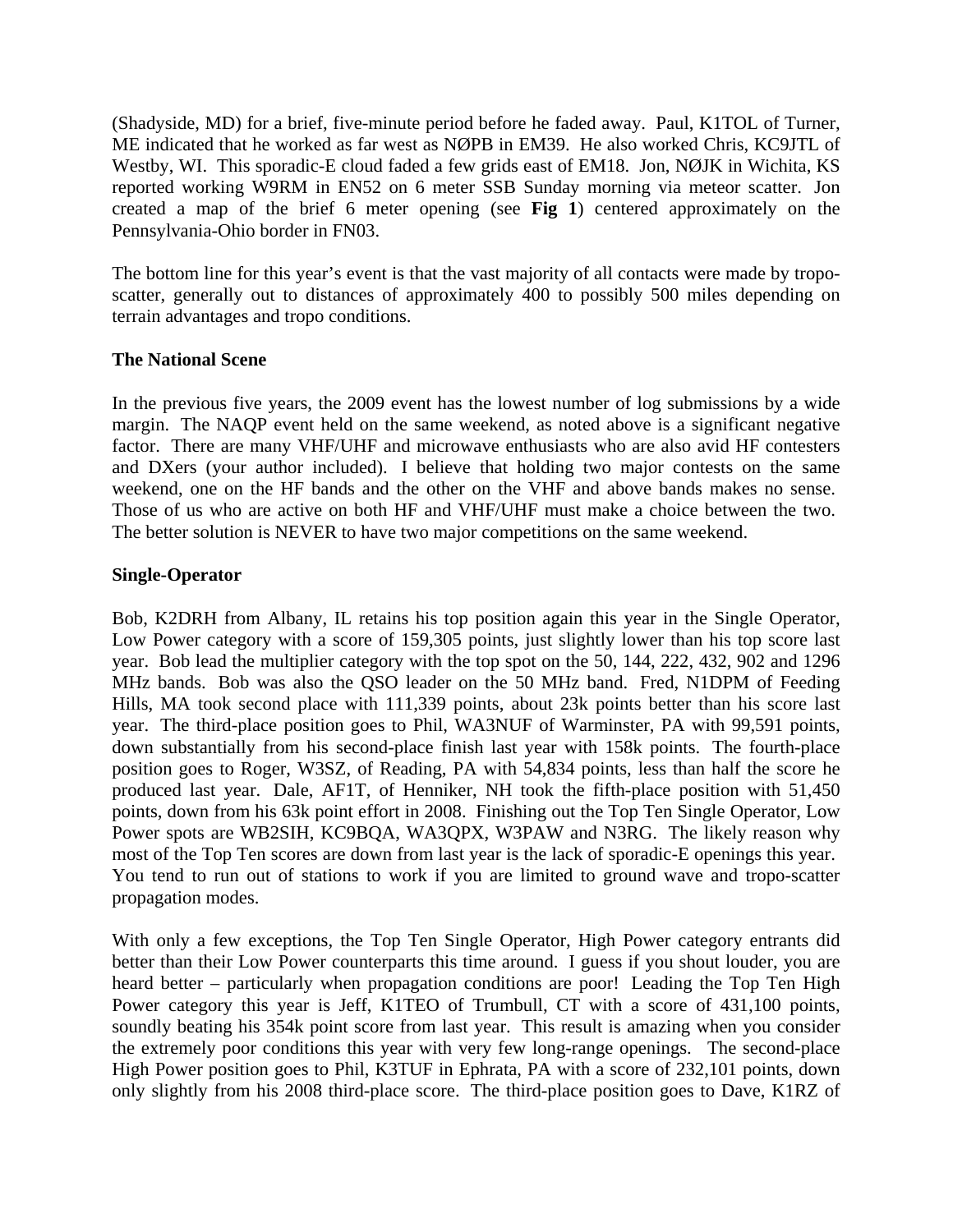Damascus, MD with 203,196 points, just slightly higher than his fourth-place finish last year. The fourth spot in the High Power race is awarded to Ed, K3DNE of Westminster, MD with 126,960 points, up from his seventh place position last year. Fifth place is awarded to Mike, WB2RVX of Voorhees, NJ with 97,519 points, up by 10k points from his 2008 score. Ron, WZ1V of Bristol, CT takes the sixth position with 87,914 points, down substantially from his 119k finish last year. The final four Top Ten positions are awarded to Stan, KA1ZE of Tolland, CT with 74,550 points; Paul, N2GHR of Center Reach, NY with 72,000 points; Ed, WA3DRC in Richboro, PA with 67,184 points, down from 77,440 points last year; and finally, Howard, K4QI of Efland, NC with 59,831 points.

#### **Limited Multi-Operator**

Entrants in the Limited Multi-operator (LM) category can only operate on a maximum of four bands. There were a total of 36 band-entries covering the bands 50 through 432 MHz, which represents six fewer entries than last year. The top scoring entry in the LM category for 2009 is Kim, KB1DFB, of Dayville, CT with a score of 102,582 points - the head of the pack in this category. Second place goes to Daniel, W1QK, of Brookfield, CT with 36,600 points. Third place goes to Keith, W9RM, of Hampshire, IL with 22,695 points. Fourth was awarded to W4NH, the Fourlanders Contest Team from Alpharetta, GA with 19,491 points, while fifth place was secured by Chester, N8RA, of New Hartford, CT with a score of 17,836 points.

W3HZU, the Keystone VHF Club of York, PA captured sixth place with a score of 17,520 points, and K2BAR, the Bergen ARA of Washington Township, NJ managed seventh place this year with a score of 13,992. The final Limited Multi-operator Top Ten entries include WY3P, the Carroll County Contesters from Sykesville, MD, Kenneth, KA2LIM, of Bee Valley, NY with 10,890 points, and Mike, N1JEZ with a score of 9,020.

#### **Multi-Operator**

In the Multi-operator category, participants can operate on any number of bands. There are a total of 53 entries in this category for 2009, up from 27 entries in 2008. The top scoring entry for 2009 is Leonard, N3NGE, operating in Morgantown, PA with a total score of 568,764 points, up slightly from his 2008 score of 545k points. Second place in this category goes to the station of Marshall, K5QE of Hemphill, TX with 238,290 points, down by nearly a factor of two from his 2008 performance. Third place is awarded to Joe, K1JT and his crew in the Princeton, NJ area with 102,582 points. Fourth place in the Multi-operator category goes to Gary, KBØHH, of Anthony, TX with 46,350 points, up substantially from 2008. The fifth-place Multi-operator entry goes to Paul, KE1LI, of Pomfret Center, CT with 43,890 points.

The bottom five in the Top Ten Multioperator entries include James, K7ND of Fox Island, WA with 26,432 points; K7LRG with 20,148 points; N2BJ with 15,184 points, down from over 28k points in 2008; KB8O at 12,712 points, and finally AG4V with 11,115 points, down from 23,760 in 2008.

#### **QRP Portable**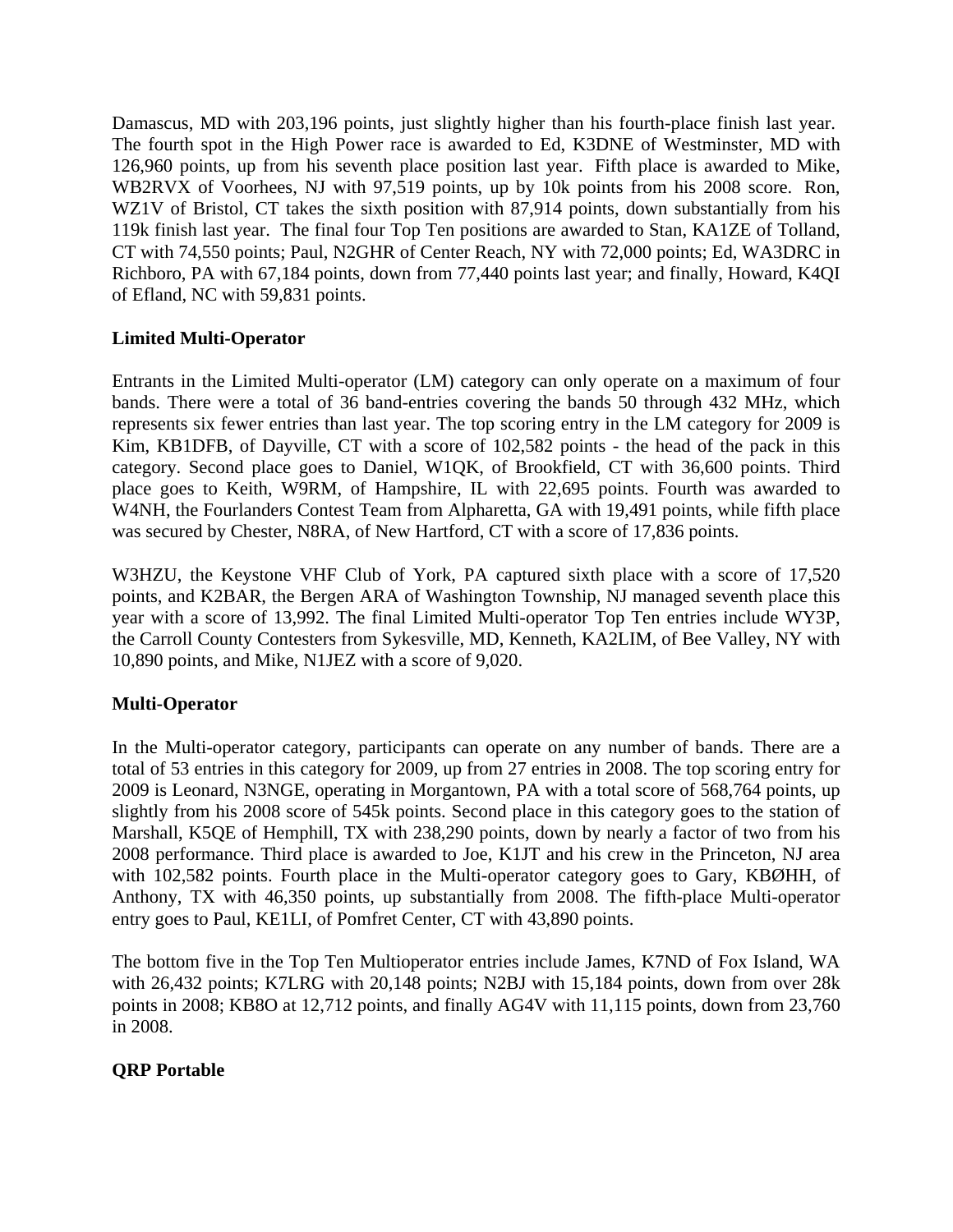There is only one 2008 competitor in this category who entered QRP Portable again for 2009, and that is Bill, K3EGE from Elverson, PA. Bill ended up in ninth position this year, down from his fourth position finish in 2008. The top position in the QRP Portable competition goes to Nicholas N3YMS of Felton, DE with 21,161 points. His score is substantially higher than all of the other Top Ten competitors in this category. The second place finisher is Patrick, W3RGA of Snydertown, PA with 6,965 points. Third place goes to Vladimir, W6BVB of Laguna Hills, CA with 2,340 points, followed by Zack, W9SZ of Urbana, IL with 1,850 points in the number four spot. Tom, W4RXR of Pulaski, TN finished in the fifth spot with 1,392 points. The bottom five in the QRP Portable Top Ten list include KJ4BEE at #6, WB2AMU #7, K6ALF #8, K3EGE #9 and NØKIS in the tenth position.

#### **Rover**

As in the 2008 VHF SS competition, there are three Rover categories for the 2009 event: Rover, Limited Rover, and Unlimited Rover. There were entries in all three categories.

In the Rover category, no more than two operators are permitted, but operation on all bands is allowed. There was a very high level of competition at the top of this category, with the top four scores bunched very close together. These scores were significantly higher than those produced in the 2008 event. The leading score was produced by Wayne, N6NB/R of Tustin, CA with 395,624 points, followed by Ron, AF6O/R with 384,223 points, Art, W6XD/R with 355,160 points, and Robert, KK6KK/R with 353,304 points. The W6XD/R score for the 2008 VHF SS competition was 185,790 points, which indicates the improved level of performance this group has been able to achieve. The fifth-place score was turned in by Richard, K1DS/R of Blue Bell, PA with136,136 points, followed by N3IQ/R, the Rovers of Maryland club in the sixth position with 125,658 points. The bottom four in the Rover Top Ten list include N3AC/R at #7, N6TEB/R #8, AE5P/R #9 and WD6ACD/R at #10.

In the Limited Rover category, operators may use their choice of no more than four bands. The leading score in this category was produced by Carrie, KI6UZV/R of Joshua Tree, CA with 113,544 points, which is substantially higher than the top score in the 2008 event in this category by almost a factor of four! Second place is awarded to Steve, K4GUN/R of Spotsylvania, VA with 14,711 points, up significantly from his 2008 score of 7,335 points. Fourth place is awarded to David, N6ORB of Martinez, CA with a score of 10,336 points, followed by Steven KC2QZF/R from Clarence Center, NY in the number five position with 7,805 points, up substantially from his 1,558 point score in 2008. Robert, NE3I/R of Collegeville, PA claimed the sixth position with 5,112 points, followed by the remainder of the Top Ten in the Limited Rover category: KK6MC/R at #7, K6JRA/R #8, N6ZE/R #9 and N2CEI/R #10.

The final category is Unlimited Rover, which permits more than two operators. In this year's event, there were five Unlimited Rover entries, up from only one entry in this category in 2008. The top score was submitted by Michael, W6YLZ of Winnetka, CA, with 395,760 points. Second place goes to David, W6TE/R of Fresno, CA, followed by William, AE5BN/R from Lufkin, TX, John K9JK/R in Palatine, IL and the LB Contesters (Club), KI6USR of Pasadena, CA.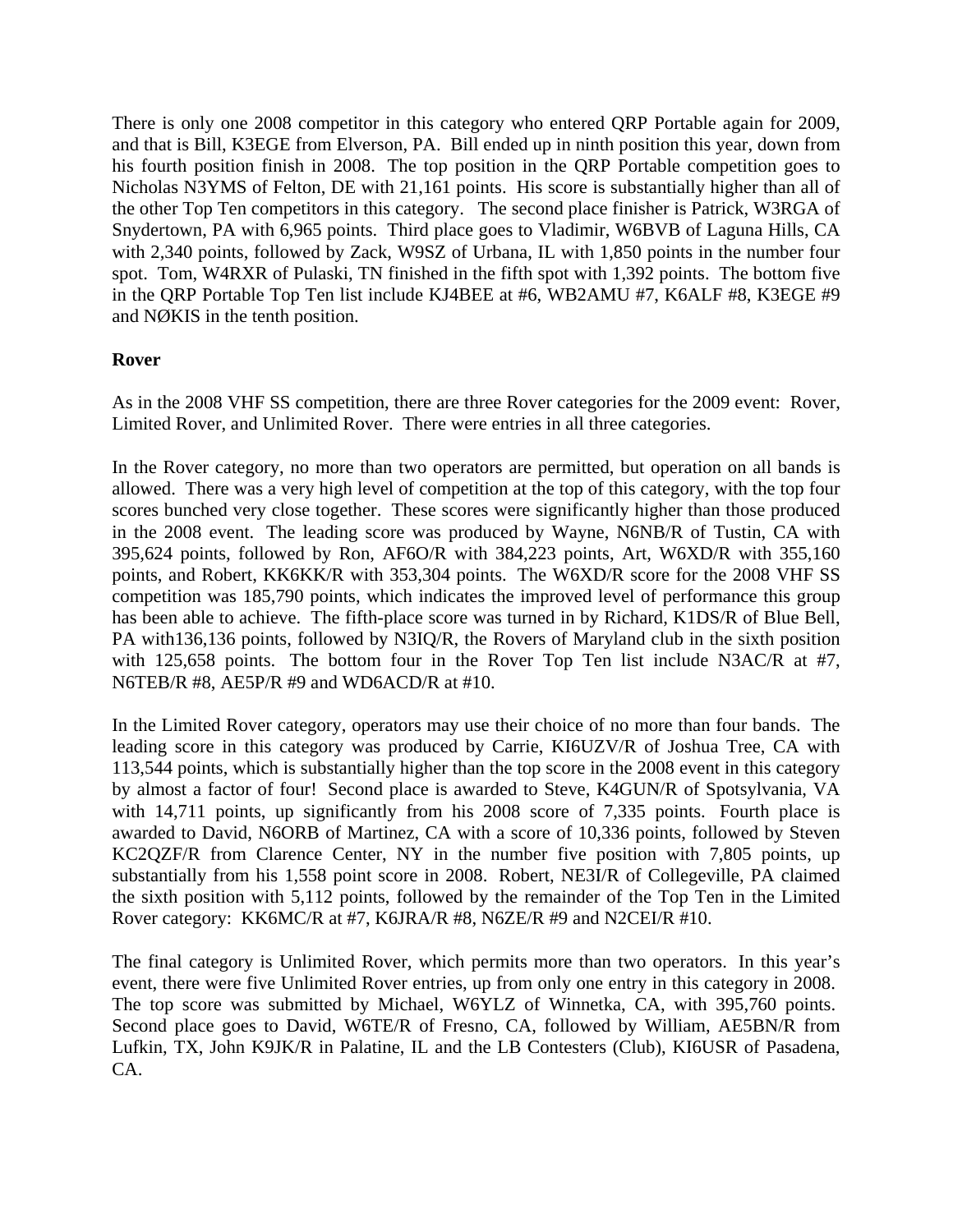#### **Affiliated Club Competition**

This year's ARRL Affiliated Club competition results indicate an increase of one additional club entry in the Medium Club category over that posted in 2008, and a drop of six in the Local Club category. The Unlimited Club category had only one entry for the past several years, and that is the largest of the VHF/UHF clubs; the Mt Airy VHF Radio Club based in the Philadelphia area. The Mt. Airy Club fielded 60 entries for 2009, down three member entries from 2008, and a total Club score of 1,823,418 points, averaging 30,390 points per member entry.

The Medium Club competition for 2009 includes 17 clubs, up one from 2008. The North East Weak Signal Group (NEWS Group) posted the top score with 21 entries and a total Club score of 812,400 points, averaging 38,686 points per member entry. This club continues to lead the category with a large group of enthusiastic members. Potomac Valley Radio Club earned second place with 675,775 points from 24 logs. Third place was taken by the Nacogdoches ARC, led by the K5QE Multioperator effort and a fine band of rovers. Other leaders in the Medium Club group include Badger Contesters, Society of Midwest Contesters, North Texas Microwave Society and the Rochester VHF Group in positions four through seven.

The Local Club category fielded 13 entries, the winner of which posted an outstanding score. Last year, the total was 20 entries. The leading Local Club for 2009 is the Eastern Connecticut ARA with a total score of 107,240 points from four members, representing an outstanding effort. The runner-up Murgas ARC with 78,598 points was also a great effort. Let's not forget the Florida Weak Signal Society with 78,415 points and the Chippewa Valley VHF Contesters with 29,202 points.

#### **A Suggestion For HFers**

I have mentioned in previous January VHF SS results articles that I have hopes that active HF contesters will take a serious interest in VHF/UHF/Microwave contesting, and participate in the various competitive events on the frequencies above 50 MHz sponsored by ARRL and other amateur radio organizations. The bottom of the present solar cycle seems to be going on forever, even though we all realize that eventually the sunspots will once again bring back improving HF conditions. This is a very good time to become acquainted with VHF+ contesting and operating in general.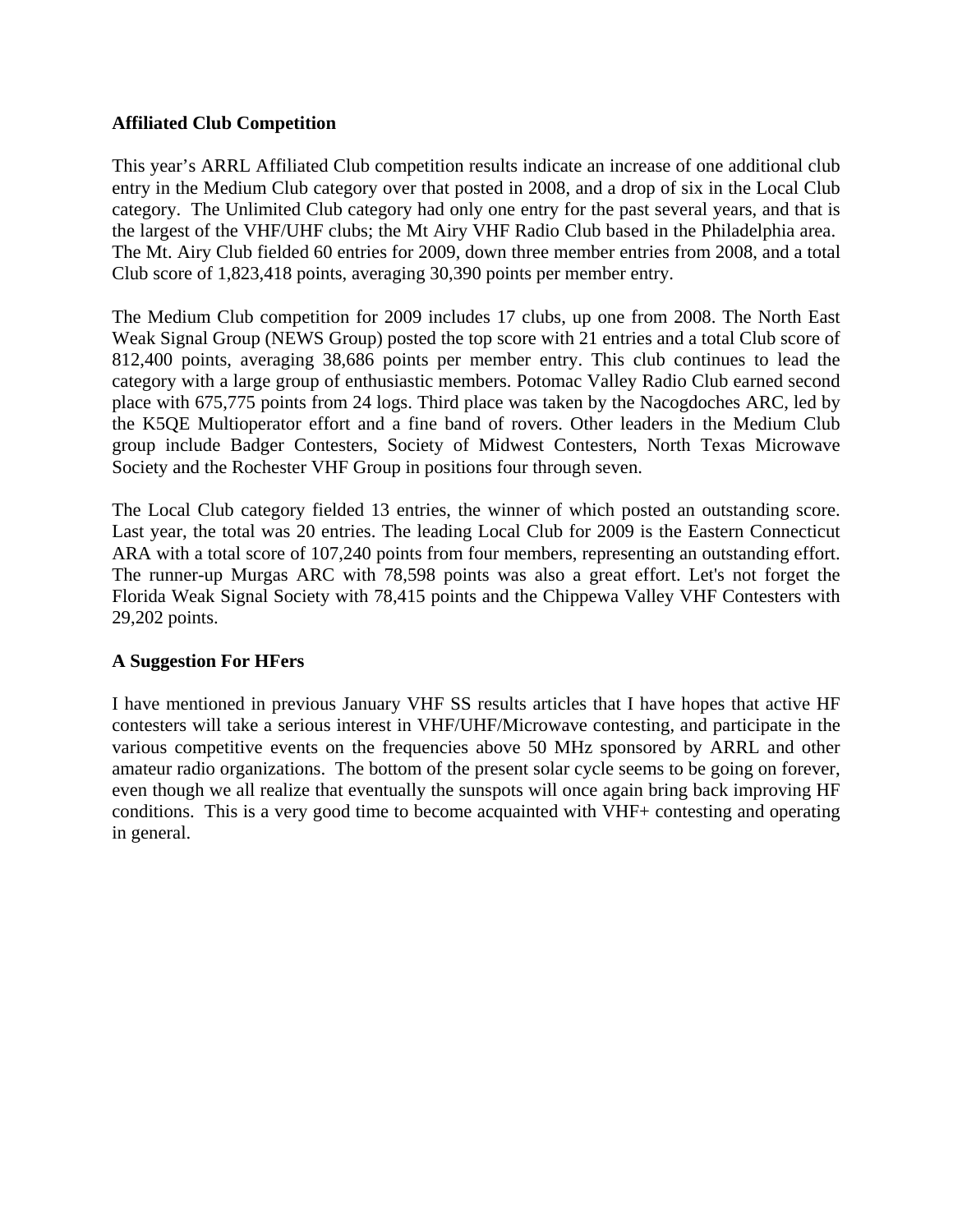### **Top Ten**

| <b>CATEGORY CALL</b>              |                                    | <b>SCORE</b> |
|-----------------------------------|------------------------------------|--------------|
| <b>Single Operator, Low Power</b> |                                    |              |
|                                   | K2DRH                              | 159,305      |
|                                   | N1DPM                              | 111,339      |
|                                   | WA3NUF                             | 99,591       |
|                                   | W3SZ                               | 54,834       |
|                                   | AF1T                               | 51,450       |
|                                   | WB2SIH                             | 42,984       |
|                                   | KC9BOA                             | 35,236       |
|                                   | WA3QPX                             | 29,625       |
|                                   | W3PAW                              | 25,830       |
|                                   | N3RG                               | 24,009       |
|                                   |                                    |              |
|                                   | <b>Single Operator, High Power</b> |              |
|                                   | <b>K1TEO</b>                       | 354,040      |
|                                   | K3TUF                              | 232,101      |
|                                   | K1RZ                               | 200,976      |
|                                   | <b>K3DNE</b>                       | 126,960      |
|                                   | WB2RVX                             | 97,519       |
|                                   | WZ1V                               | 87,914       |
|                                   | <b>KA1ZE</b>                       | 74,550       |
|                                   | N <sub>2GHR</sub>                  | 72,000       |
|                                   | <b>WA3DRC</b>                      | 67,184       |
|                                   | K4QI                               | 59,631       |
|                                   |                                    |              |
| <b>QRP</b> Portable               |                                    |              |
|                                   | N3YMS                              | 21,168       |
|                                   | W3RGA                              | 6,965        |
|                                   | W6BVB                              | 2,340        |
|                                   | W9SZ                               | 1,850        |
|                                   | W4RXR                              | 1,392        |
|                                   |                                    |              |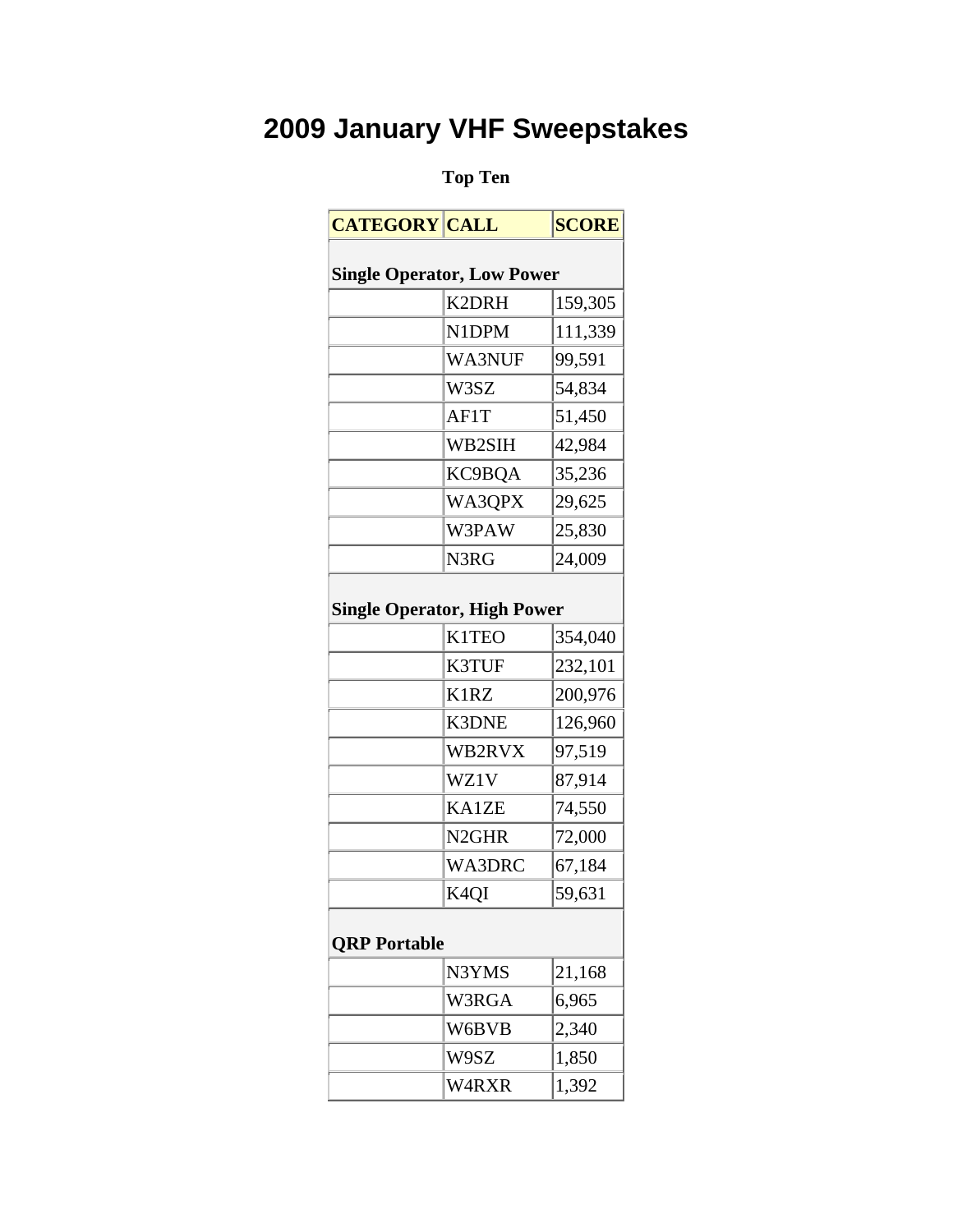|                      | KJ4BEE                       | 931     |
|----------------------|------------------------------|---------|
|                      | WB2AMU                       | 663     |
|                      | K6ALF                        | 495     |
|                      | K3EGE                        | 408     |
|                      | <b>NØKIS</b>                 | 286     |
|                      |                              |         |
|                      | <b>Limited Multioperator</b> |         |
|                      | <b>KB1DFB</b>                | 58,168  |
|                      | W1QK                         | 25,071  |
|                      | W9RM                         | 22,695  |
|                      | W4NH                         | 19,491  |
|                      | N8RA                         | 17,836  |
|                      | W3HZU                        | 17,520  |
|                      | <b>K2BAR</b>                 | 13,992  |
|                      | WY3P                         | 12,432  |
|                      | <b>KA2LIM</b>                | 10,890  |
|                      | N1JEZ                        | 9,020   |
|                      |                              |         |
| <b>Multioperator</b> |                              |         |
|                      | N3NGE                        | 568,764 |
|                      | K5QE                         | 238,290 |
|                      | K1JT                         | 102,582 |
|                      | <b>KBØHH</b>                 | 46,350  |
|                      | <b>KE1LI</b>                 | 43,890  |
|                      | K7ND                         | 26,432  |
|                      | <b>K6LRG</b>                 | 20,148  |
|                      | N <sub>2</sub> BJ            | 15,184  |
|                      | KB <sub>80</sub>             | 12,712  |
|                      | AG4V                         | 11,115  |
|                      |                              |         |
| <b>Rover</b>         |                              |         |
|                      | N6NB/R                       | 395,624 |
|                      | AF6O/R                       | 384,223 |
|                      | W6XD/R                       | 355,160 |
|                      | KK6KK/R                      | 353,304 |
|                      | K1DS/R                       | 136,136 |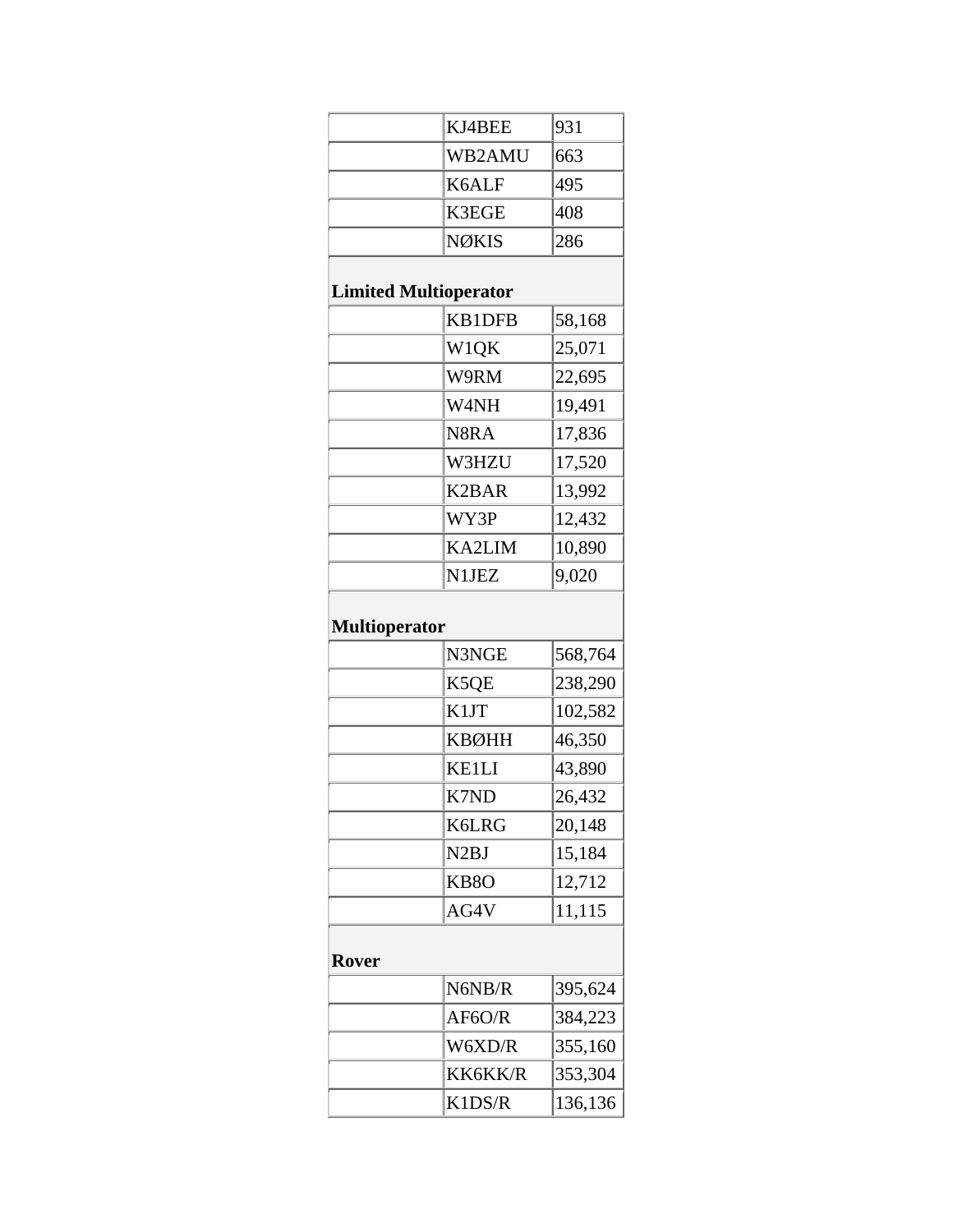|                        | N3IQ/R         | 125,658 |  |  |
|------------------------|----------------|---------|--|--|
|                        | N5AC/R         | 88,752  |  |  |
|                        | N6TEB/R        | 84,750  |  |  |
|                        | AE5P/R         | 83,850  |  |  |
|                        | WDØACD/R       | 76,196  |  |  |
| <b>Limited Rover</b>   |                |         |  |  |
|                        | KI6UZV/R       | 113,544 |  |  |
|                        | K4GUN/R        | 14,711  |  |  |
|                        | KO4MA          | 13,776  |  |  |
|                        | N6ORB/R        | 10,336  |  |  |
|                        | KC2QZF/R       | 7,805   |  |  |
|                        | NE3I/R         | 5,112   |  |  |
|                        | KK6MC/R        | 2,938   |  |  |
|                        | K6JRA          | 2,574   |  |  |
|                        | N6ZE/R         | 2,112   |  |  |
|                        | N2CEI/R        | 1,024   |  |  |
| <b>Unlimited Rover</b> |                |         |  |  |
|                        | W6YLZ/R        | 395,760 |  |  |
|                        | W6TE/R         | 227,850 |  |  |
|                        | <b>AE5BN/R</b> | 129,008 |  |  |
|                        | K9JK/R         | 10,304  |  |  |
|                        | KI6USR/R       | 2,967   |  |  |
|                        |                |         |  |  |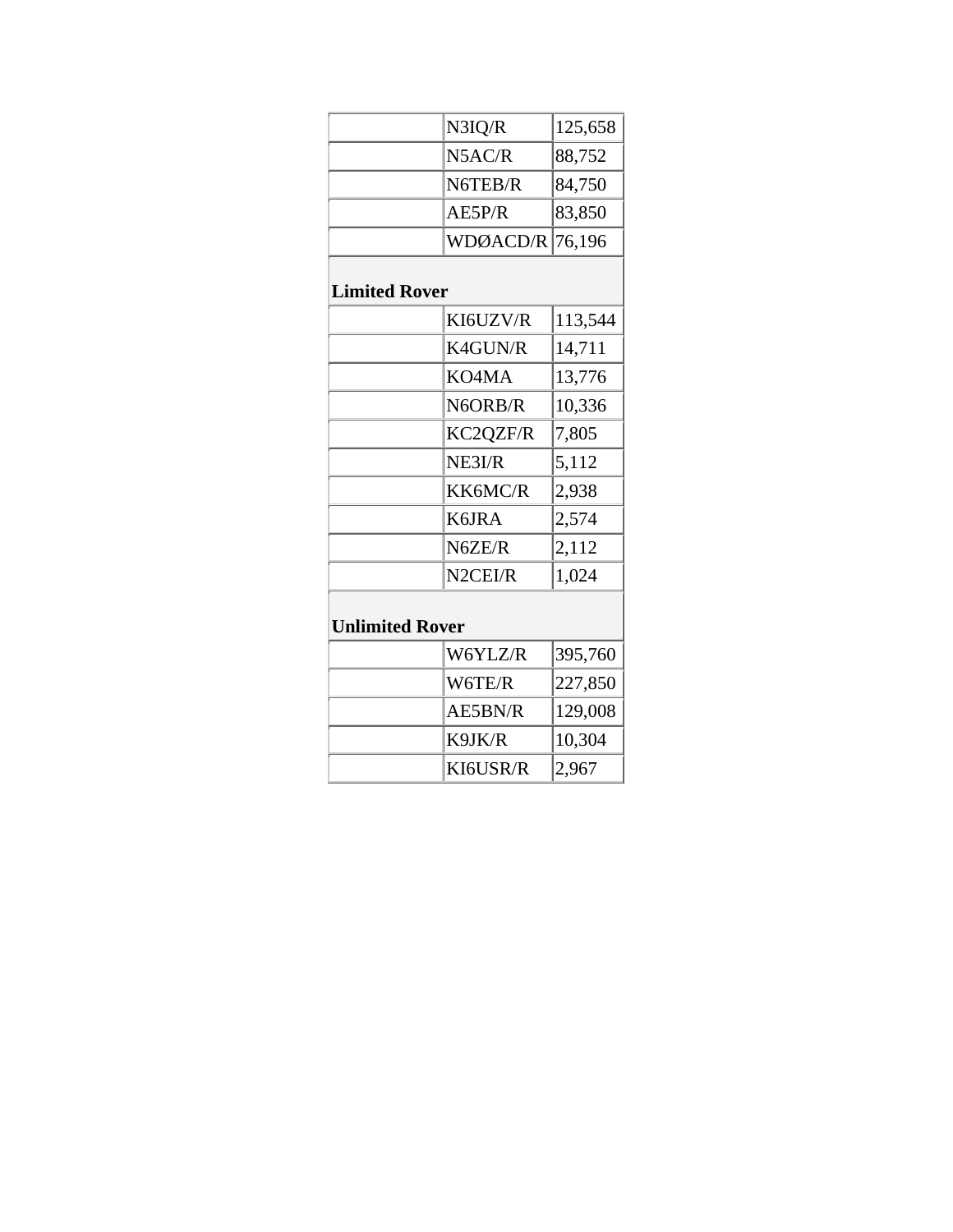#### **Division Leaders**

 $A =$  Single Operator, Low Power; B = Single Operator, High Power; Q = Single Operator QRP Portable;

 $M = Multi operator; L = Limited Multi operator; R = Rover; RL = Limited Rover; RU =$ Unlimited Rover

| <b>DIVISION</b>       | <b>CATEGORY CALL</b> |                   | <b>SCORE</b> |
|-----------------------|----------------------|-------------------|--------------|
| <b>ATLANTIC</b>       | A                    | WA3NUF            | 99,591       |
| <b>CENTRAL</b>        | A                    | K2DRH             | 159,305      |
| <b>DAKOTA</b>         | A                    | <b>NØKP</b>       | 12,500       |
| <b>DELTA</b>          | $\overline{A}$       | N4QWZ             | 16,400       |
| <b>GREAT LAKES</b>    | A                    | WZ8T              | 12,994       |
| <b>HUDSON</b>         | A                    | WB2SIH            | 42,984       |
| <b>MIDWEST</b>        | $\overline{A}$       | <b>NØPB</b>       | 14,630       |
| <b>NEW ENGLAND</b>    | A                    | N1DPM             | 111,339      |
| NORTHWESTERN          | A                    | KG7P              | 3,171        |
| <b>PACIFIC</b>        | A                    | K1YQP             | 17,346       |
| <b>ROANOKE</b>        | $\overline{A}$       | K4LY              | 22,560       |
| <b>ROCKY MOUNTAIN</b> | $\overline{A}$       | WJ7L              | 2,128        |
| <b>SOUTHEASTERN</b>   | $\overline{A}$       | W2BZY             | 12,420       |
| SOUTHWESTERN          | $\overline{A}$       | K6TSK             | 9,879        |
| <b>WEST GULF</b>      | A                    | W3XO/5            | 11,186       |
| <b>CANADA</b>         | A                    | VE3SMA            | 11,501       |
|                       |                      |                   |              |
| <b>ATLANTIC</b>       | B                    | K3TUF             | 232,101      |
| <b>CENTRAL</b>        | B                    | K9EA              | 31,106       |
| <b>DAKOTA</b>         | B                    | WØGHZ             | 31,760       |
| <b>DELTA</b>          | B                    | <b>K5RUS</b>      | 882          |
| <b>GREAT LAKES</b>    | B                    | K8EB              | 51,566       |
| <b>HUDSON</b>         | B                    | N <sub>2GHR</sub> | 72,000       |
| <b>MIDWEST</b>        | B                    | <b>KØJRD</b>      | 12,261       |
| <b>NEW ENGLAND</b>    | B                    | <b>K1TEO</b>      | 354,040      |
| <b>NORTHWESTERN</b>   | $\bf{B}$             | N7EPD             | 32,340       |
| <b>PACIFIC</b>        | B                    | KC6ZWT            | 20,880       |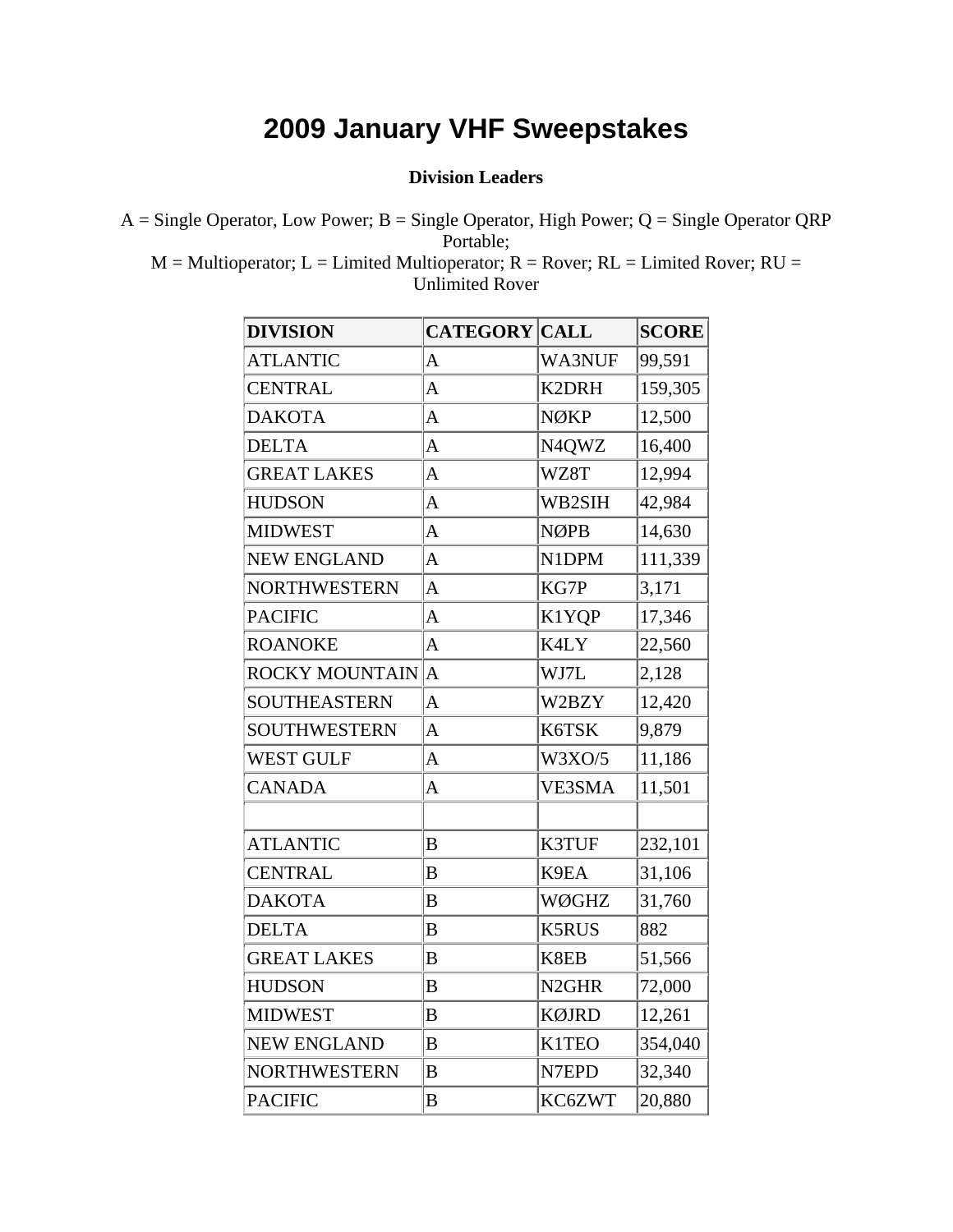| <b>ROANOKE</b>         | $\boldsymbol{B}$ | K <sub>4</sub> QI  | 59,631         |
|------------------------|------------------|--------------------|----------------|
| <b>ROCKY MOUNTAIN</b>  | $\overline{B}$   | KU7Z               | 352            |
| <b>SOUTHEASTERN</b>    | B                | WJ9B               | 22,052         |
| <b>SOUTHWESTERN</b>    | B                | KG6DHQ             | 2,916          |
| <b>WEST GULF</b>       | B                | K5LLL              | 53,064         |
| <b>CANADA</b>          | B                | VE3ZV              | 22,848         |
|                        |                  |                    |                |
| <b>ATLANTIC</b>        | Q                | N3YMS              | 21,168         |
| <b>CENTRAL</b>         | Q                | W9SZ               | 1,850          |
| <b>DAKOTA</b>          | Q                | <b>NØHJZ</b>       | 72             |
| <b>DELTA</b>           | Q                | W4RXR              | 1,392          |
| <b>HUDSON</b>          | Q                | WB2AMU             | 663            |
| <b>MIDWEST</b>         | Q                | <b>NØKIS</b>       | 286            |
| <b>NEW ENGLAND</b>     | Q                | N1QLM              | 135            |
| <b>ROANOKE</b>         | Q                | KJ4BEE             | 931            |
| <b>ROCKY MOUNTAIN</b>  | Q                | N <sub>5</sub> QO  | $\overline{4}$ |
| <b>SOUTHWESTERN</b>    | Q                | W6BVB              | 2,340          |
| <b>WEST GULF</b>       | Q                | WK5F               | 28             |
|                        |                  |                    |                |
| <b>ATLANTIC</b>        | L                | <b>KB1DFB</b>      | 58,168         |
| <b>CENTRAL</b>         | L                | W9RM               | 22,695         |
| <b>DAKOTA</b>          | L                | <b>WØVB</b>        | 7,938          |
| <b>HUDSON</b>          | L                | K <sub>2</sub> BAR | 13,992         |
| <b>MIDWEST</b>         | L                | <b>NØLD</b>        | 1,242          |
| <b>NEW ENGLAND</b>     | L                | <b>KB1DFB</b>      | 58,168         |
| <b>NORTHWESTERN</b>    | L                | K7HPT              | 2,295          |
| <b>ROCKY MOUNTAINL</b> |                  | <b>ACØGI</b>       | 320            |
| <b>SOUTHEASTERN</b>    | L                | W4NH               | 19,491         |
| <b>WEST GULF</b>       | L                | WD5IYF             | 4,323          |
|                        |                  |                    |                |
| <b>ATLANTIC</b>        | M                | N3NGE              | 568,764        |
| <b>CENTRAL</b>         | $\mathbf{M}$     | N <sub>2</sub> BJ  | 15,184         |
| <b>DAKOTA</b>          | M                | WØPHD              | 368            |
| <b>DELTA</b>           | $\mathbf{M}$     | AG4V               | 11,115         |
| <b>GREAT LAKES</b>     | M                | KB <sub>8</sub> O  | 12,712         |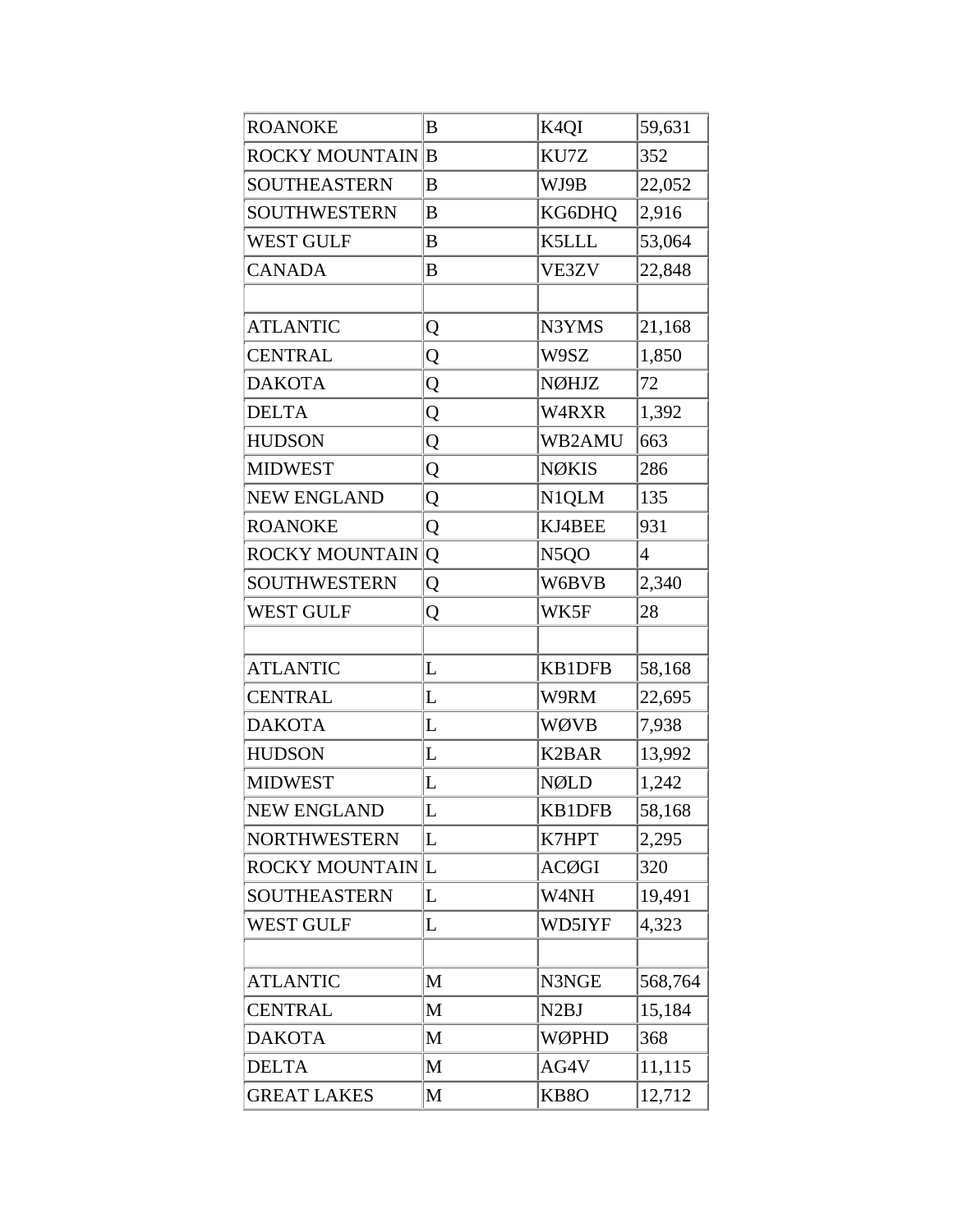| <b>HUDSON</b>            | M            | N <sub>2GCZ</sub> | 7,548   |
|--------------------------|--------------|-------------------|---------|
| <b>NEW ENGLAND</b>       | M            | <b>KE1LI</b>      | 43,890  |
| <b>NORTHWESTERN</b>      | M            | K7ND              | 26,432  |
| <b>PACIFIC</b>           | M            | <b>K6LRG</b>      | 20,148  |
| <b>ROANOKE</b>           | $\mathbf{M}$ | W4YCC             | 1,700   |
| <b>WEST GULF</b>         | M            | K5QE              | 238,290 |
| <b>CANADA</b>            | M            | VA3WLD            | 5,412   |
|                          |              |                   |         |
| <b>ATLANTIC</b>          | $\mathbf R$  | K1DS/R            | 136,136 |
| <b>CENTRAL</b>           | $\mathbb{R}$ | KB9C              | 28,826  |
| <b>DAKOTA</b>            | $\mathbf R$  | KCØIYT/R          | 7,946   |
| <b>GREAT LAKES</b>       | $\mathbb{R}$ | NE8I              | 7,750   |
| <b>MIDWEST</b>           | $\mathbf R$  | WRØI/R            | 5,797   |
| <b>NORTHWESTERN</b>      | $\mathbf R$  | K7MDL/R           | 1,134   |
| <b>PACIFIC</b>           | $\mathbb{R}$ | N6NB/R            | 395,624 |
| <b>ROANOKE</b>           | $\mathbb{R}$ | W8ZN              | 53,739  |
| <b>SOUTHEASTERN</b>      | $\mathbf R$  | <b>K4RSV</b>      | 120     |
| SOUTHWESTERN             | $\mathbf R$  | N6TEB/R           | 84,750  |
| <b>WEST GULF</b>         | $\mathbf R$  | N5AC/R            | 88,752  |
| <b>CANADA</b>            | $\mathbb{R}$ | VE3OIL/R          | 21,900  |
|                          |              |                   |         |
| <b>ATLANTIC</b>          | <b>RL</b>    | KC2QZF/R          | 7,805   |
| <b>CENTRAL</b>           | <b>RL</b>    | WB9TFH/R   100    |         |
| <b>NEW ENGLAND</b>       | <b>RL</b>    | <b>K1LYV</b>      | 100     |
| <b>PACIFIC</b>           | <b>RL</b>    | KI6UZV/R          | 113,544 |
| <b>ROANOKE</b>           | <b>RL</b>    | K4GUN/R           | 14,711  |
| <b>ROCKY MOUNTAIN RL</b> |              | KK6MC/R           | 2,938   |
| <b>SOUTHEASTERN</b>      | <b>RL</b>    | KO4MA             | 13,776  |
| <b>SOUTHWESTERN</b>      | <b>RL</b>    | N6ZE/R            | 2,112   |
| <b>CANADA</b>            | <b>RL</b>    | <b>VE3RKS/R</b>   | 432     |
|                          |              |                   |         |
| <b>CENTRAL</b>           | <b>RU</b>    | K9JK/R            | 10,304  |
| <b>PACIFIC</b>           | <b>RU</b>    | W6YLZ/R           | 395,760 |
| <b>SOUTHWESTERN</b>      | <b>RU</b>    | KI6USR/R          | 2,967   |
| <b>WEST GULF</b>         | <b>RU</b>    | AE5BN/R           | 129,008 |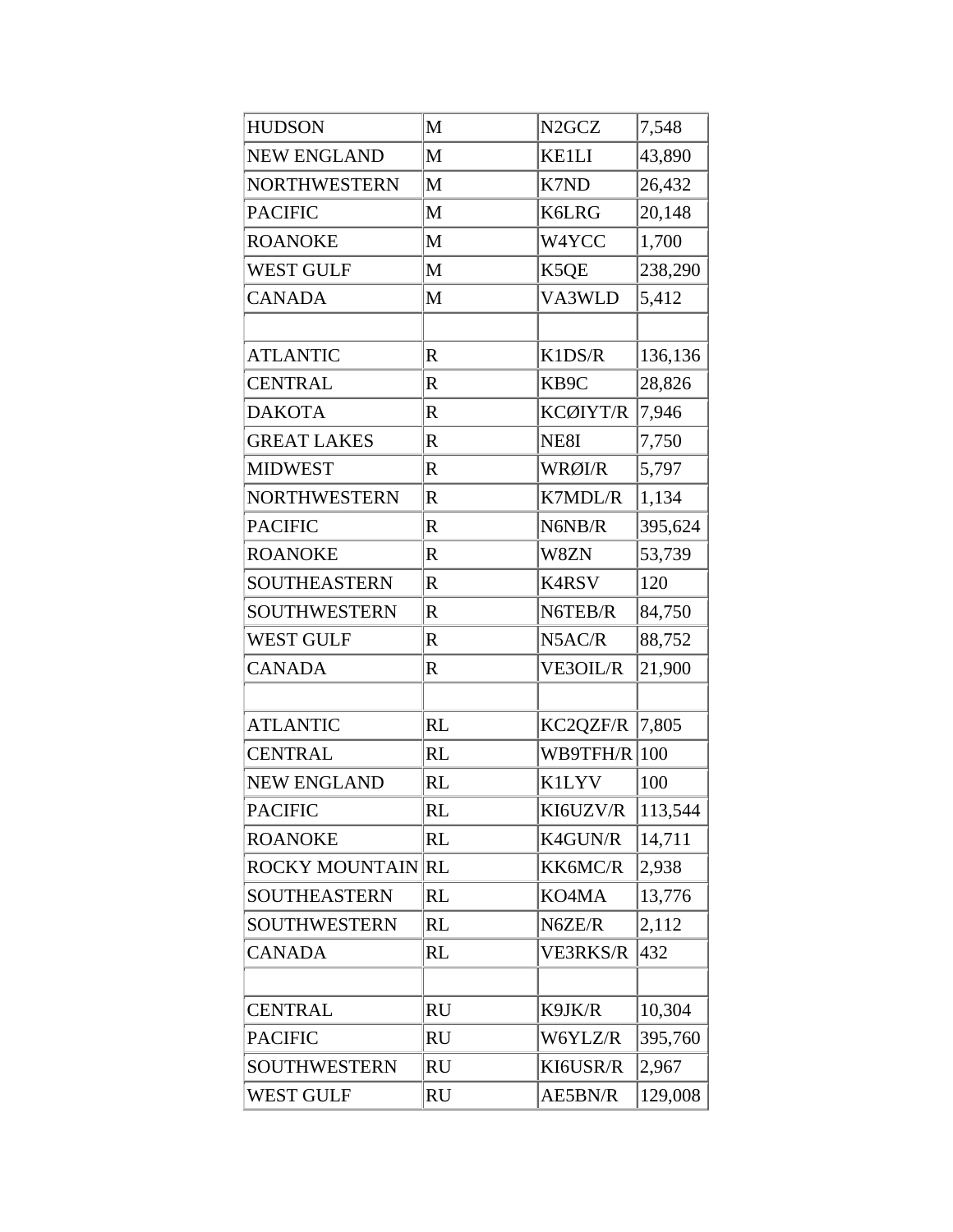**Clubs** 

| <b>Club</b>                           | <b>Score</b> | <b># Of Entries</b>      |  |  |  |
|---------------------------------------|--------------|--------------------------|--|--|--|
| <b>Unlimited Club Category</b>        |              |                          |  |  |  |
| Mt Airy VHF Radio Club                | 1,823,418 60 |                          |  |  |  |
|                                       |              |                          |  |  |  |
| <b>Medium Club Category</b>           |              |                          |  |  |  |
| North East Weak Signal Group          | 812,400      | 21                       |  |  |  |
| Potomac Valley Radio Club             | 675,775      | 24                       |  |  |  |
| Nacogdoches ARC                       | 432,125      | 6                        |  |  |  |
| <b>Badger Contesters</b>              | 219,944      | 26                       |  |  |  |
| <b>Society of Midwest Contesters</b>  | 219,014      | 14                       |  |  |  |
| <b>North Texas Microwave Society</b>  | 160,245      | 9                        |  |  |  |
| <b>Rochester VHF Group</b>            | 156,098      | 13                       |  |  |  |
| Roadrunners Microwave Group           | 154,225      | 5                        |  |  |  |
| Yankee Clipper Contest Club           | 124,368      | 14                       |  |  |  |
| Northern Lights Radio Society         | 114,056      | 12                       |  |  |  |
| Pacific Northwest VHF Society         | 112,794      | 20                       |  |  |  |
| <b>Contest Club Ontario</b>           | 94,873       | 13                       |  |  |  |
| Florida Weak Signal Society           | 78,415       | 10                       |  |  |  |
| Northern California Contest Club      | 44,215       | 10                       |  |  |  |
| Six Meter Club of Chicago             | 24,091       | 11                       |  |  |  |
| Bergen ARA                            | 15,064       | $\overline{4}$           |  |  |  |
| <b>Mad River Radio Club</b>           | 11,701       | 3                        |  |  |  |
| Minnesota Wireless Assn               | 186          | 3                        |  |  |  |
| <b>Local Club Category</b>            |              |                          |  |  |  |
| <b>Eastern Connecticut ARA</b>        | 107,249      | $\overline{4}$           |  |  |  |
| Murgas ARC                            | 78,589       | $\overline{\mathcal{A}}$ |  |  |  |
| <b>Chippewa Valley VHF Contesters</b> | 29,202       | $\overline{4}$           |  |  |  |
| <b>Granite State ARA</b>              | 11,464       | 6                        |  |  |  |
| <b>Burlington County Radio Club</b>   | 9,203        | 8                        |  |  |  |
| <b>Raritan Bay Radio Amateurs</b>     | 8,738        | 5                        |  |  |  |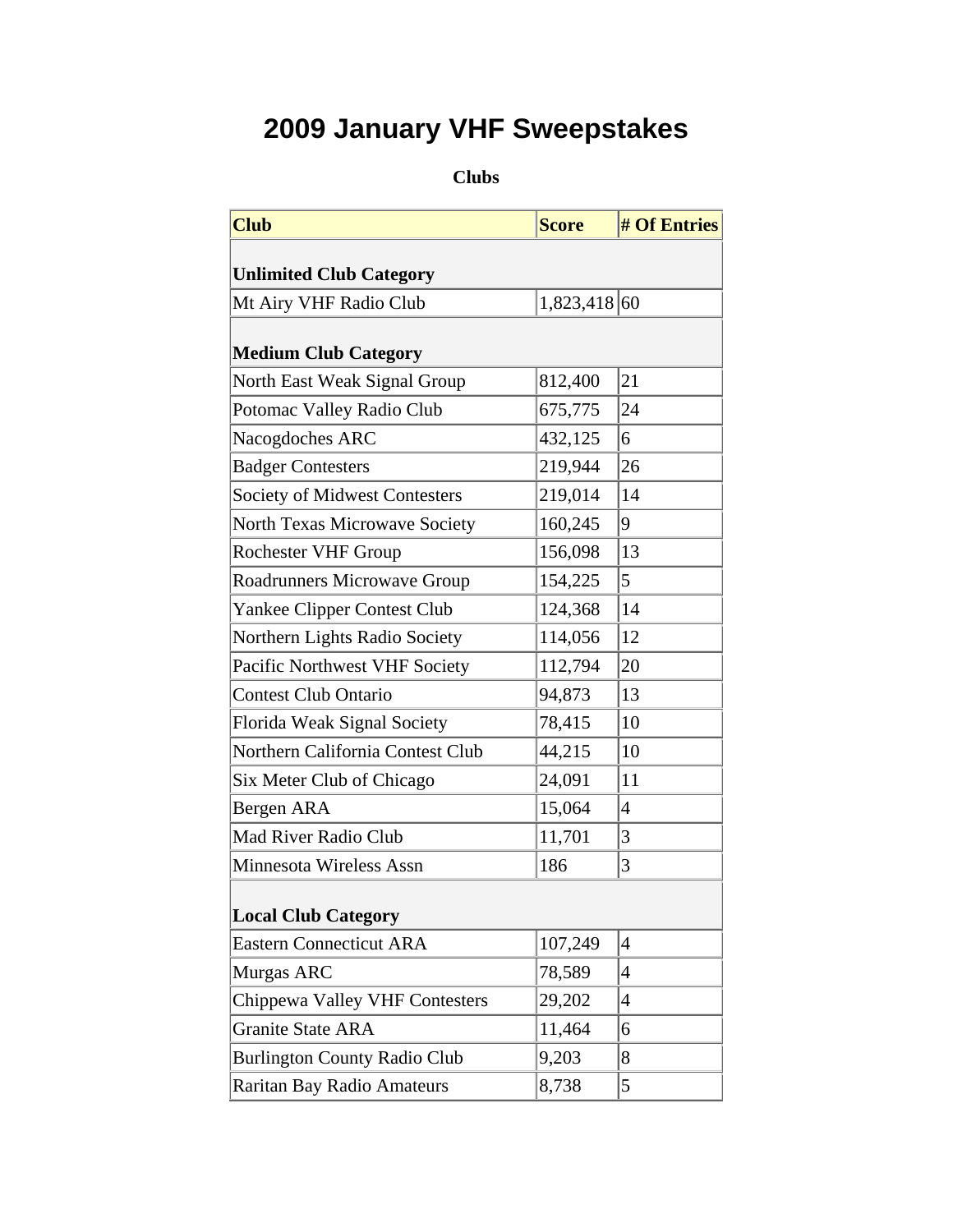| Metro DX Club                              | 2,990 | 3 |
|--------------------------------------------|-------|---|
| <b>West Park Radiops</b>                   | 2,923 |   |
| Meriden ARC                                | 2,497 |   |
| Ventura County Amateur Radio Society 2,158 |       | 3 |
| Mother Lode DX/Contest Club                | 1,270 | 3 |
| Portage County Amateur Radio Service       | 1,028 |   |
| Central Texas DX and Contest Club          | 292   | 3 |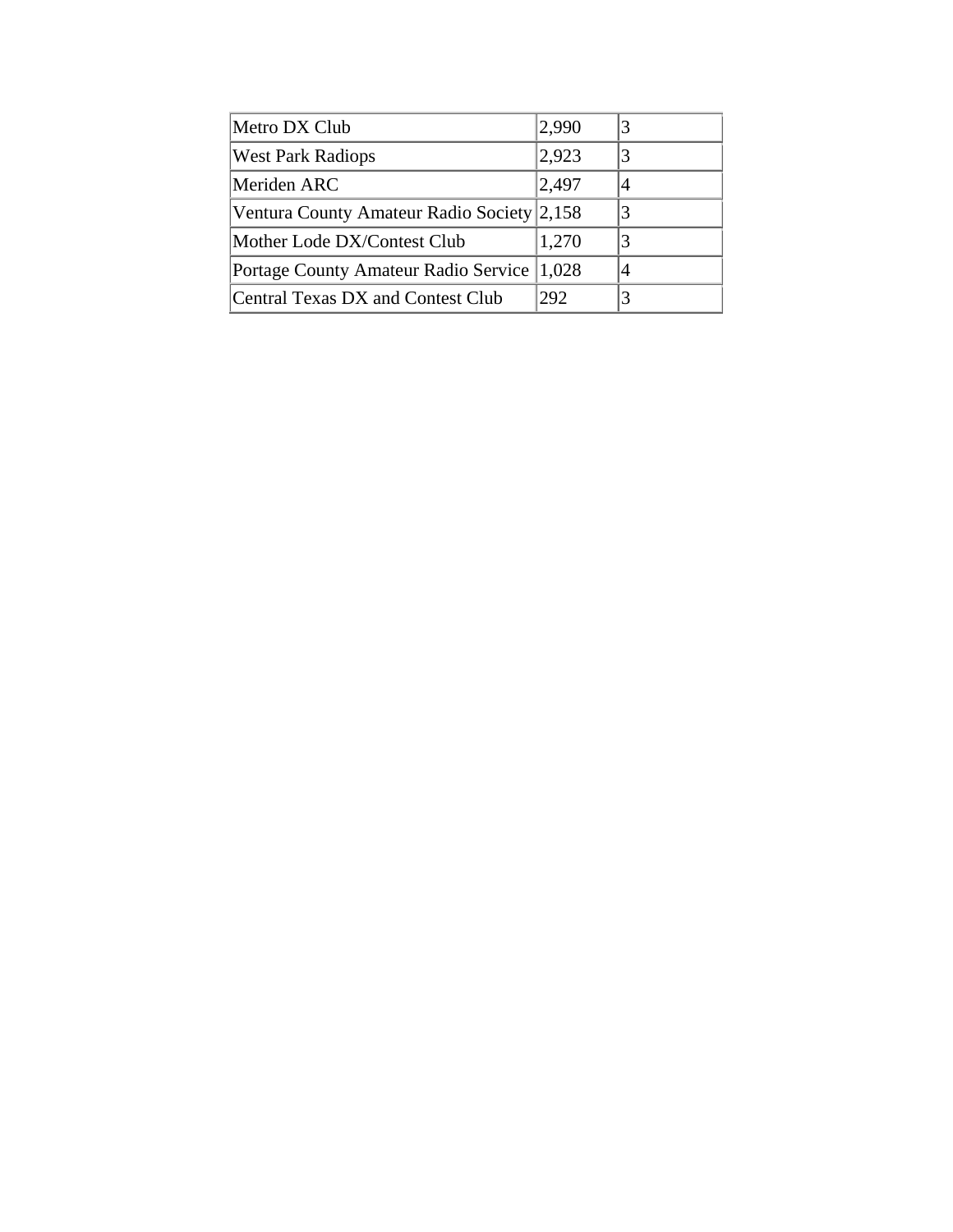#### **Region Winners**

 $A =$  Single Operator, Low Power; B = Single Operator, High Power; Q = Single Operator QRP Portable;

 $M = Multi operator; L = Limited Multi operator; R = Rover; RL = Limited Rover; RU =$ Unlimited Rover

| <b>REGION NAME</b>                                                                                    | <b>CALL</b>        | <b>SCORE</b> | <b>POWER</b>   |
|-------------------------------------------------------------------------------------------------------|--------------------|--------------|----------------|
|                                                                                                       |                    |              |                |
| <b>Northeast Region</b><br>(New England, Hudson and Atlantic Divisions; Maritime and Quebec Sections) |                    |              |                |
|                                                                                                       | N1DPM              | 111,339      | $\mathbf{A}$   |
|                                                                                                       | WA3NUF             | 99,591       | $\overline{A}$ |
|                                                                                                       | W3SZ               | 54,834       | $\mathbf{A}$   |
|                                                                                                       | AF1T               | 51,450       | $\mathbf{A}$   |
|                                                                                                       | WB2SIH             | 42,984       | A              |
|                                                                                                       |                    |              |                |
|                                                                                                       |                    |              |                |
|                                                                                                       | K1TEO              | 354,040      | B              |
|                                                                                                       | K3TUF              | 232,101      | B              |
|                                                                                                       | K1RZ               | 200,976      | B              |
|                                                                                                       | <b>K3DNE</b>       | 126,960      | B              |
|                                                                                                       | WB2RVX             | 97,519       | B              |
|                                                                                                       |                    |              |                |
|                                                                                                       | N3YMS              | 21,168       | Q              |
|                                                                                                       | W3RGA              | 6,965        | Q              |
|                                                                                                       | WB2AMU             | 663          | Q              |
|                                                                                                       | K6ALF              | 495          | Q              |
|                                                                                                       | K3EGE              | 408          | Q              |
|                                                                                                       |                    |              |                |
|                                                                                                       | KB1DFB             | 58,168       | L              |
|                                                                                                       | W1QK               | 25,071       | L              |
|                                                                                                       | N8RA               | 17,836       | L              |
|                                                                                                       | W3HZU              | 17,520       | L              |
|                                                                                                       | K <sub>2</sub> BAR | 13,992       |                |
|                                                                                                       |                    |              |                |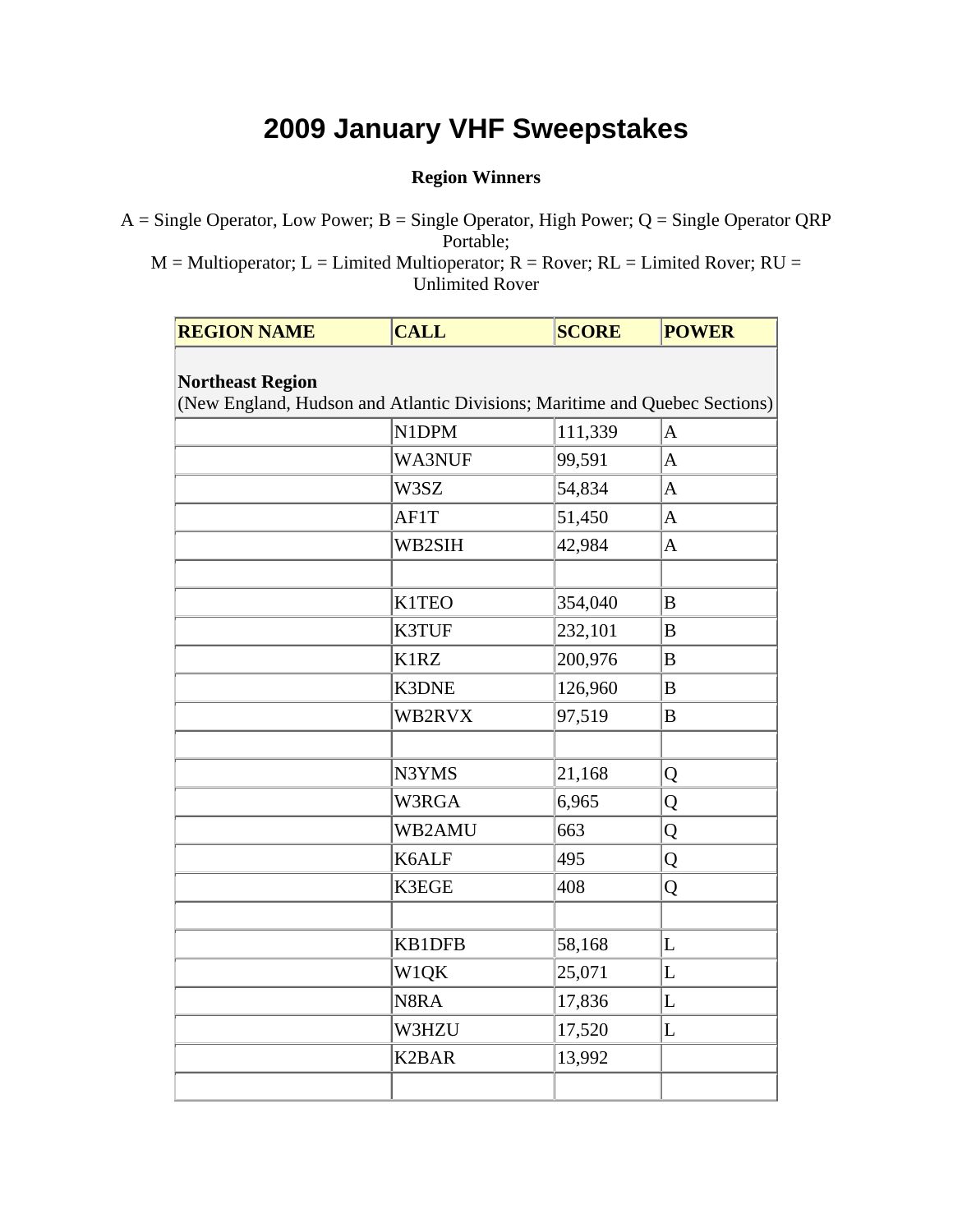|                         | N3NGE                                       | 568,764 | $\mathbf{M}$ |
|-------------------------|---------------------------------------------|---------|--------------|
|                         | K1JT                                        | 102,582 | $\mathbf{M}$ |
|                         | <b>KE1LI</b>                                | 43,890  | $\mathbf M$  |
|                         | N <sub>2GCZ</sub>                           | 7,548   | $\mathbf M$  |
|                         | WB3IGR                                      | 6,120   | M            |
|                         |                                             |         |              |
|                         | K1DS/R                                      | 136,136 | $\mathbf R$  |
|                         | N3IQ/R                                      | 125,658 | $\mathbf R$  |
|                         | K2QO/R                                      | 71,910  | $\mathbf R$  |
|                         | K2TER/R                                     | 39,934  | $\mathbf R$  |
|                         | NN3Q/R                                      | 22,792  | $\mathbf R$  |
|                         |                                             |         |              |
|                         | KC2QZF/R                                    | 7,805   | RL           |
|                         | NE3I/R                                      | 5,112   | RL           |
|                         | <b>K1LYV</b>                                | 100     | RL           |
| <b>Southeast Region</b> | (Delta, Roanoke and Southeastern Divisions) |         |              |
|                         | K4LY                                        |         |              |
|                         | N4QWZ                                       | 22,560  | $\mathbf{A}$ |
|                         | W2BZY                                       | 16,400  | $\mathbf{A}$ |
|                         | N4TUT                                       | 12,420  | $\mathbf{A}$ |
|                         | K4ZOO                                       | 7,308   | $\mathbf{A}$ |
|                         |                                             | 6,480   | $\mathbf{A}$ |
|                         | K <sub>4</sub> QI                           |         |              |
|                         | KE2N                                        | 59,631  | B            |
|                         | W3IP                                        | 43,990  | $\bf{B}$     |
|                         | WJ9B                                        | 26,290  | $\bf{B}$     |
|                         | KØVXM                                       | 22,052  | B            |
|                         |                                             | 17,982  | $\bf{B}$     |
|                         | W4RXR                                       |         |              |
|                         | KJ4BEE                                      | 1,392   | Q            |
|                         |                                             | 931     | Q            |
|                         | W4NH                                        |         |              |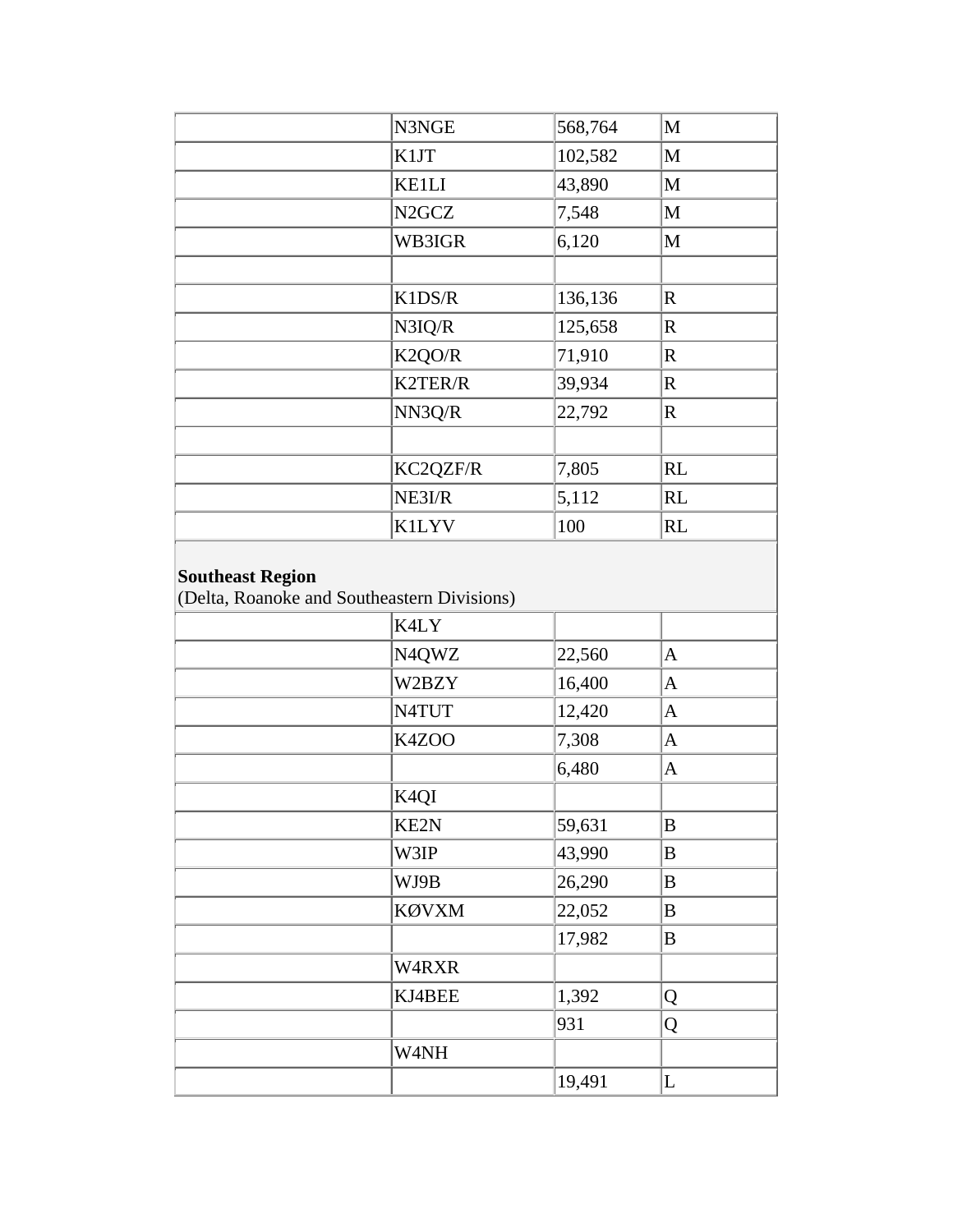|                       | AG4V                                                 |         |              |
|-----------------------|------------------------------------------------------|---------|--------------|
|                       | N4JQQ                                                | 11,115  | $\mathbf{M}$ |
|                       | W4YCC                                                | 2,139   | $\mathbf{M}$ |
|                       | <b>KØXXX</b>                                         | 1,700   | $\mathbf{M}$ |
|                       |                                                      | 527     | $\mathbf{M}$ |
|                       | W8ZN                                                 |         |              |
|                       | K4RSV                                                | 53,739  | $\mathbf R$  |
|                       |                                                      | 120     | $\mathbb{R}$ |
|                       |                                                      |         |              |
|                       | K4GUN/R                                              | 14,711  | RL           |
|                       | KO4MA                                                | 13,776  | RL           |
|                       | N2CEI/R                                              | 1,024   | RL           |
|                       | K2DRH                                                |         |              |
| <b>Central Region</b> | (Central and Great Lakes Divisions; Ontario Section) |         |              |
|                       |                                                      |         |              |
|                       | KC9BQA                                               | 159,305 | $\mathbf{A}$ |
|                       |                                                      |         |              |
|                       | WO9S                                                 | 35,236  | $\mathbf{A}$ |
|                       | K9MU                                                 | 21,225  | $\mathbf{A}$ |
|                       | WA9FIH                                               | 20,080  | $\mathbf{A}$ |
|                       |                                                      | 13,750  | $\mathbf{A}$ |
|                       | K8EB                                                 |         |              |
|                       | K8MD                                                 | 51,566  | B            |
|                       | K9EA                                                 | 32,421  | B            |
|                       | W9GA                                                 | 31,106  | $\, {\bf B}$ |
|                       | VE3ZV                                                | 28,747  | $\, {\bf B}$ |
|                       |                                                      | 22,848  | $\, {\bf B}$ |
|                       | W9SZ                                                 |         |              |
|                       | K9PLS                                                | 1,850   | Q            |
|                       |                                                      | 108     | Q            |
|                       | W9RM                                                 |         |              |
|                       | W9VW                                                 | 22,695  | L            |
|                       | N9TF                                                 | 4,224   | L            |
|                       | NT9E                                                 | 1,978   | L            |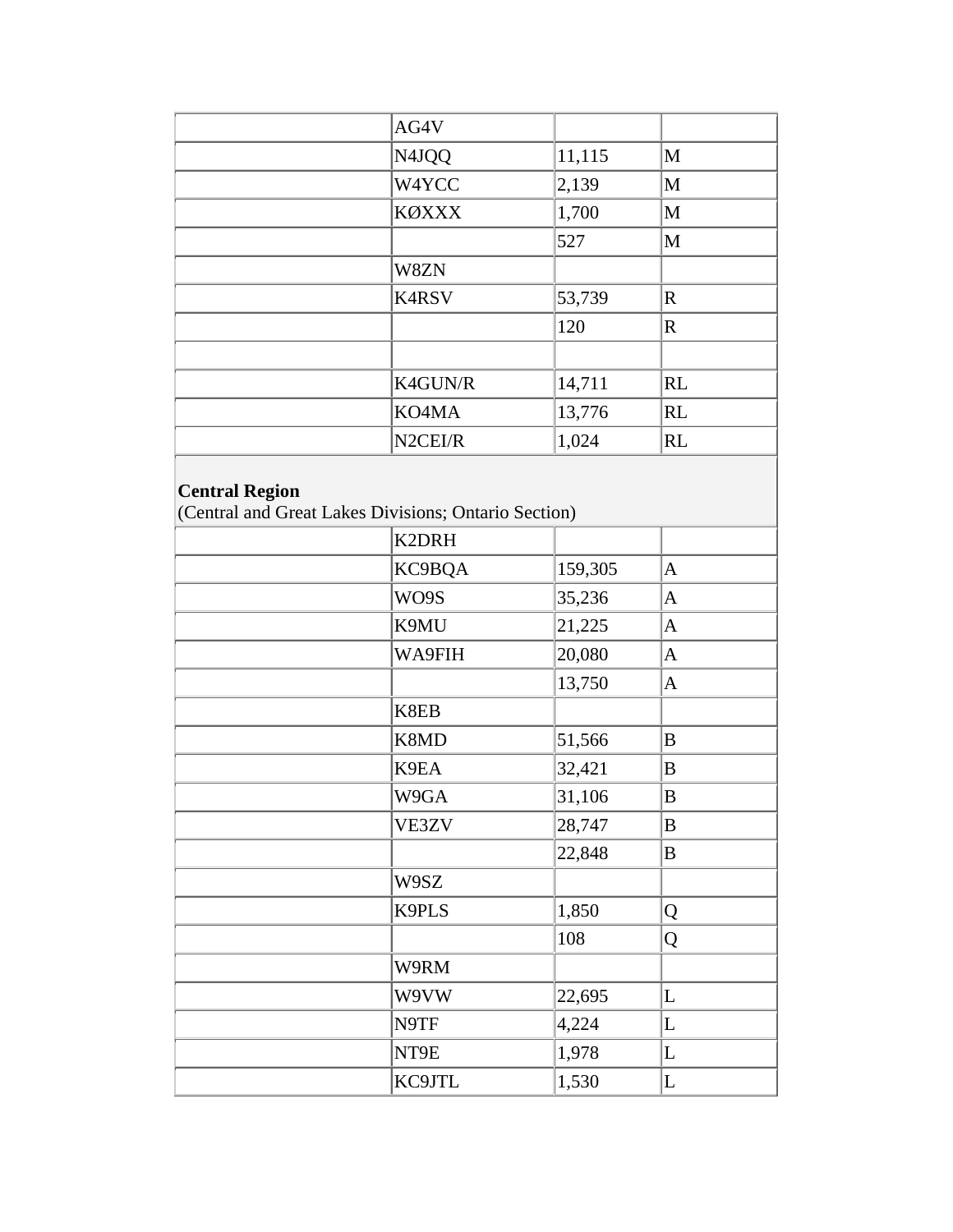|                   | 1,060  | L           |
|-------------------|--------|-------------|
| N <sub>2</sub> BJ |        |             |
| KB <sub>8</sub> O | 15,184 | M           |
| N9UHF             | 12,712 | M           |
| W8RU              | 9,855  | M           |
| VA3WLD            | 7,524  | M           |
|                   | 5,412  | M           |
| KB9C              |        |             |
| VE3OIL/R          | 28,826 | $\mathbf R$ |
| NE8I              | 21,900 | $\mathbf R$ |
| NZ9I              | 7,750  | $\mathbf R$ |
| KC9AXZ            | 1,683  | $\mathbf R$ |
|                   | 261    | $\mathbf R$ |
|                   |        |             |
| <b>VE3RKS/R</b>   | 432    | <b>RL</b>   |
| WB9TFH/R          | 100    | <b>RL</b>   |
|                   |        |             |
| K9JK/R            | 10,304 | <b>RU</b>   |

#### **Midwest Region**

(Dakota, Midwest, Rocky Mountain and West Gulf Divisions; Manitoba and Saskatchewan Sections)

| natureo ou una subnutence a un secubilis, |              |        |              |  |
|-------------------------------------------|--------------|--------|--------------|--|
|                                           |              |        |              |  |
|                                           | <b>NØPB</b>  | 14,630 | A            |  |
|                                           | NØKP         | 12,500 | $\mathbf{A}$ |  |
|                                           | W3XO/5       | 11,186 | A            |  |
|                                           | <b>KØSIX</b> | 9,516  | $\mathbf{A}$ |  |
|                                           | WB5ZDP       | 9,471  | A            |  |
|                                           |              |        |              |  |
|                                           | <b>K5LLL</b> | 53,064 | B            |  |
|                                           | W5LUA        | 46,240 | B            |  |
|                                           | WØGHZ        | 31,760 | B            |  |
|                                           | WØZQ         | 28,938 | B            |  |
|                                           | <b>KØJRD</b> | 12,261 | B            |  |
|                                           |              |        |              |  |
|                                           | <b>NØKIS</b> | 286    | Q            |  |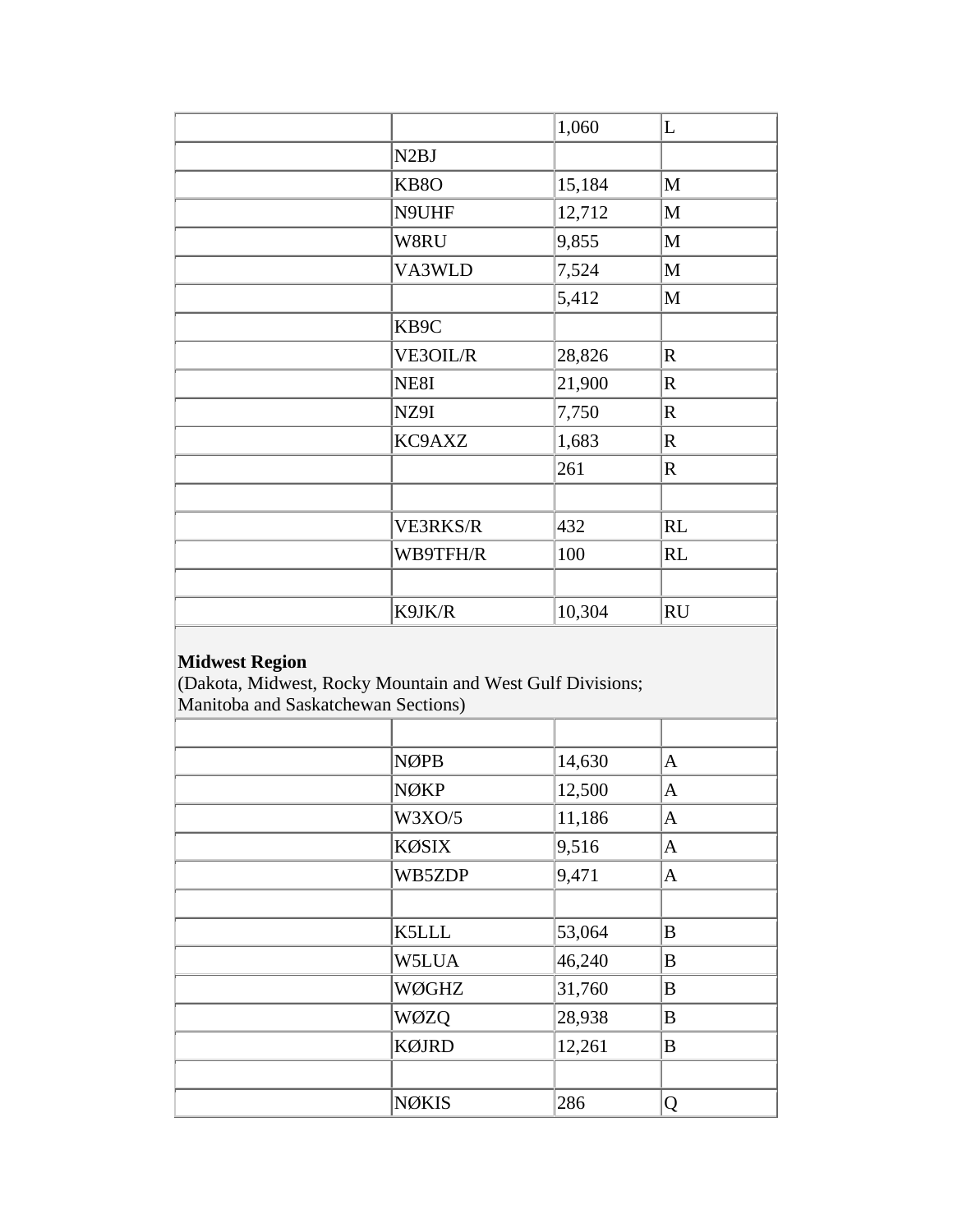| N5QO          | 100     | Q                                                                                                 |
|---------------|---------|---------------------------------------------------------------------------------------------------|
| <b>NØJK</b>   | 100     | Q                                                                                                 |
| WK5F          | 100     | Q                                                                                                 |
| NØHJZ         | 72      | Q                                                                                                 |
|               |         |                                                                                                   |
| WØVB          | 7,938   | $\mathbf L$                                                                                       |
| WD5IYF        | 4,323   | L                                                                                                 |
| <b>NØLD</b>   | 1,242   | L                                                                                                 |
| <b>ACØGI</b>  | 320     | L                                                                                                 |
|               |         |                                                                                                   |
| K5QE          | 238,290 | $\mathbf{M}$                                                                                      |
| <b>KBØHH</b>  | 46,350  | $\mathbf{M}$                                                                                      |
| WØPHD         | 368     | $\mathbf{M}$                                                                                      |
| KC5MVZ        | 100     | $\mathbf{M}$                                                                                      |
|               |         |                                                                                                   |
| N5AC/R        | 88,752  | $\overline{\text{R}}$                                                                             |
| AE5P/R        | 83,850  | $\mathbf R$                                                                                       |
| WDØACD/R      | 76,196  | $\mathbf R$                                                                                       |
| NH6VJ/R       | 57,528  | $\mathbf R$                                                                                       |
| <b>KE5CLQ</b> | 52,059  | $\mathbf R$                                                                                       |
|               |         |                                                                                                   |
| KK6MC/R       | 2,938   | <b>RL</b>                                                                                         |
|               |         |                                                                                                   |
| AE5BN/R       | 129,008 | <b>RU</b>                                                                                         |
|               |         |                                                                                                   |
| K1YQP         | 17,346  | $\mathbf{A}$                                                                                      |
| K6TSK         | 9,879   | $\mathbf{A}$                                                                                      |
| W6OMF         | 9,284   | $\mathbf{A}$                                                                                      |
| K6XN          | 4,032   | $\mathbf{A}$                                                                                      |
| KG7P          | 3,171   | $\mathbf{A}$                                                                                      |
|               |         |                                                                                                   |
| N7EPD         | 32,340  | B                                                                                                 |
| KC6ZWT        | 20,880  | B                                                                                                 |
|               |         | (Pacific, Northwestern and Southwestern Divisions;<br>Alberta, British Columbia and NWT Sections) |